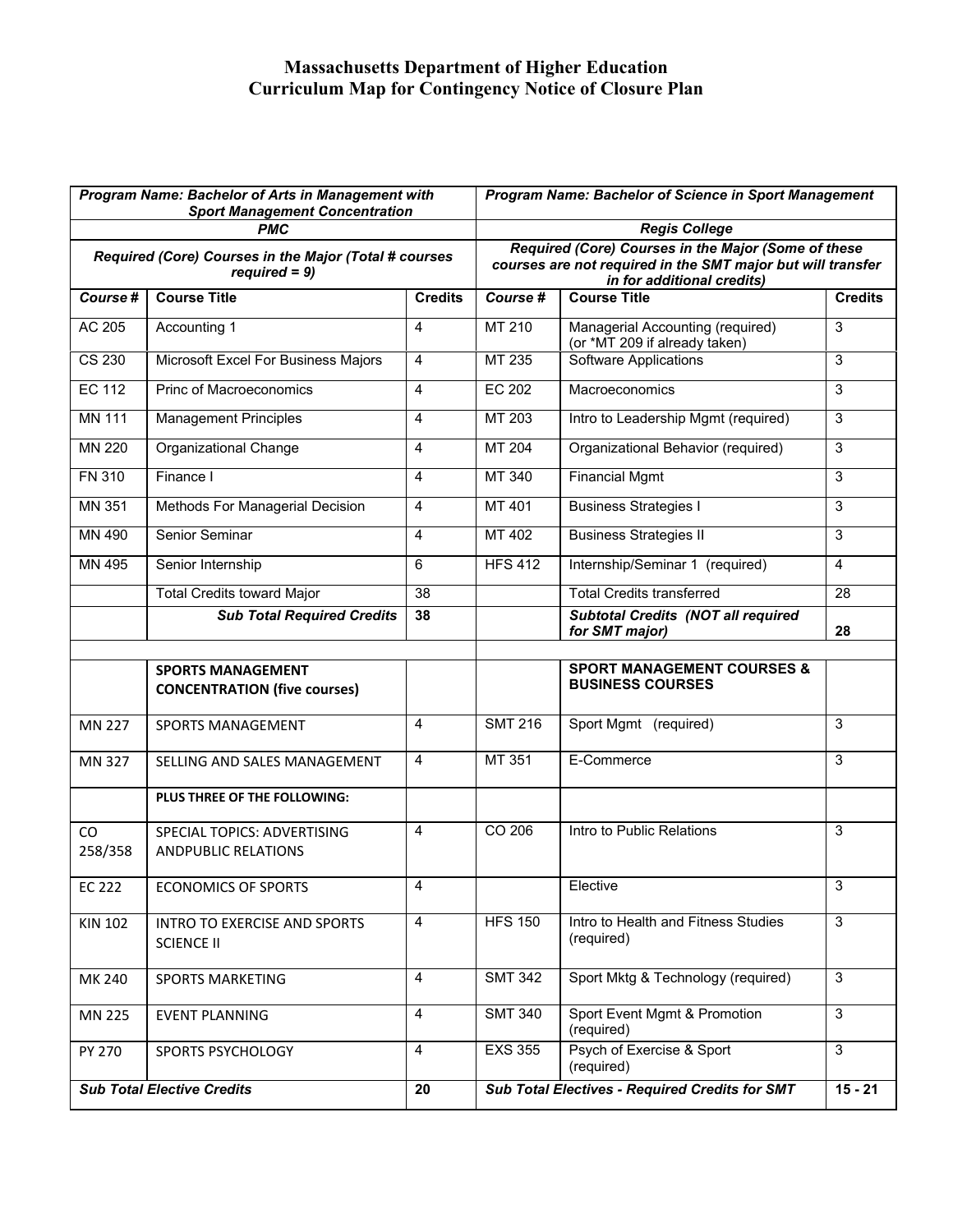## **Massachusetts Department of Higher Education Curriculum Map for Contingency Notice of Closure Plan**

|                                                                                                                                                        |                                              |                                                       | <b>ADDITIONAL COURSES REQUIRED FOR SPORT</b><br><b>MANAGEMENT MAJOR at REGIS</b>                                                                         |                                            |                           |
|--------------------------------------------------------------------------------------------------------------------------------------------------------|----------------------------------------------|-------------------------------------------------------|----------------------------------------------------------------------------------------------------------------------------------------------------------|--------------------------------------------|---------------------------|
|                                                                                                                                                        |                                              |                                                       | <b>HFS 208</b>                                                                                                                                           | CPR & First Aid                            | 3                         |
|                                                                                                                                                        |                                              |                                                       | <b>HFS 211</b>                                                                                                                                           | Health & Wholeness                         | 3                         |
|                                                                                                                                                        |                                              |                                                       | <b>SMT 213</b>                                                                                                                                           | Sport in Society                           | 3                         |
|                                                                                                                                                        |                                              |                                                       | <b>SMT 345</b>                                                                                                                                           | Legal Issues in Sport Mgmt                 | 3                         |
|                                                                                                                                                        |                                              |                                                       | <b>SMT 355</b>                                                                                                                                           | Facility Design, Operations & Mgmt         | 3                         |
|                                                                                                                                                        |                                              |                                                       | <b>SMT 356</b>                                                                                                                                           | Athletic Admin & Sport Gov                 | 3                         |
|                                                                                                                                                        |                                              |                                                       | <b>HFS 413</b>                                                                                                                                           | Internship/Seminar 2                       | 4                         |
|                                                                                                                                                        |                                              |                                                       | CO 203                                                                                                                                                   | Intro to Communication                     | 3                         |
|                                                                                                                                                        |                                              |                                                       | <b>IPE 306</b>                                                                                                                                           | Research Methods: Health Sc                | 3                         |
|                                                                                                                                                        |                                              |                                                       | <b>PS 233</b>                                                                                                                                            | Intro to Human Development                 | 3                         |
|                                                                                                                                                        |                                              |                                                       | PE.                                                                                                                                                      | 2 PE classes                               | $\overline{2}$            |
|                                                                                                                                                        |                                              | <b>Total Additional Credits in SMT Major at Regis</b> |                                                                                                                                                          |                                            | 30                        |
|                                                                                                                                                        |                                              |                                                       |                                                                                                                                                          |                                            |                           |
| <b>Distribution of General Education</b><br><b>Requirements</b><br>Attach List of General Education Offerings (Course<br>Numbers, Titles, and Credits) |                                              | # of<br>Gen Ed<br>Credits                             | <b>Distribution of General Education Requirements</b><br>Attach List of General Education Offerings (Course<br>Numbers, Titles, and Credits)             |                                            | # of<br>Gen Ed<br>Credits |
| Ideas, Values, and Meaning: How do we examine<br>humanity's enduring questions?                                                                        |                                              | 8                                                     | One designated course from each area below:<br><b>Ethical Reasoning and Analysis</b><br>$\bullet$<br>Philosophy<br>$\bullet$<br><b>Religious Studies</b> |                                            | 9                         |
| Art and Literature: How do the arts portray the<br>human experience?                                                                                   |                                              | 8                                                     | One designated course from each area below:<br>Literature<br>$\bullet$<br><b>Expressive Arts</b>                                                         |                                            | 6                         |
| Social Systems: What is the relationship between<br>the individual and society?                                                                        |                                              | 8                                                     | One designated course from each area below:<br>Social Sciences I<br>Social Sciences II<br>History                                                        |                                            | 9                         |
| Scientific Understanding: How does understanding<br>the scientific process empower us to become<br>informed citizens?                                  |                                              | $8-9$                                                 | One designated course from each area below:<br><b>Natural Sciences I</b><br><b>Natural Sciences II</b>                                                   |                                            | $6 - 8$                   |
| Lifelong Skills:<br>Writing                                                                                                                            |                                              | $8 - 12$                                              | Writing - required courses noted below<br>EN 105: Critical Reading, Thinking, and<br>Writing I<br>EN 106: Critical Reading, Thinking, and Writing II     |                                            | 6                         |
| Lifelong Skills:<br><b>Quantitative Reasoning</b>                                                                                                      |                                              | 4                                                     | Mathematics<br>One course from list of eligible courses                                                                                                  |                                            | $3 - 4$                   |
|                                                                                                                                                        | First Year Experience & Sophomore Colloquium | 4                                                     | First-Year Seminar<br><b>RC 101</b><br>$\bullet$<br>No equivalent for Sophomore Colloquium                                                               |                                            | 3                         |
|                                                                                                                                                        | <b>Sub Total General Education Credits</b>   | 48-53                                                 |                                                                                                                                                          | <b>Sub Total General Education Credits</b> | 42-45                     |